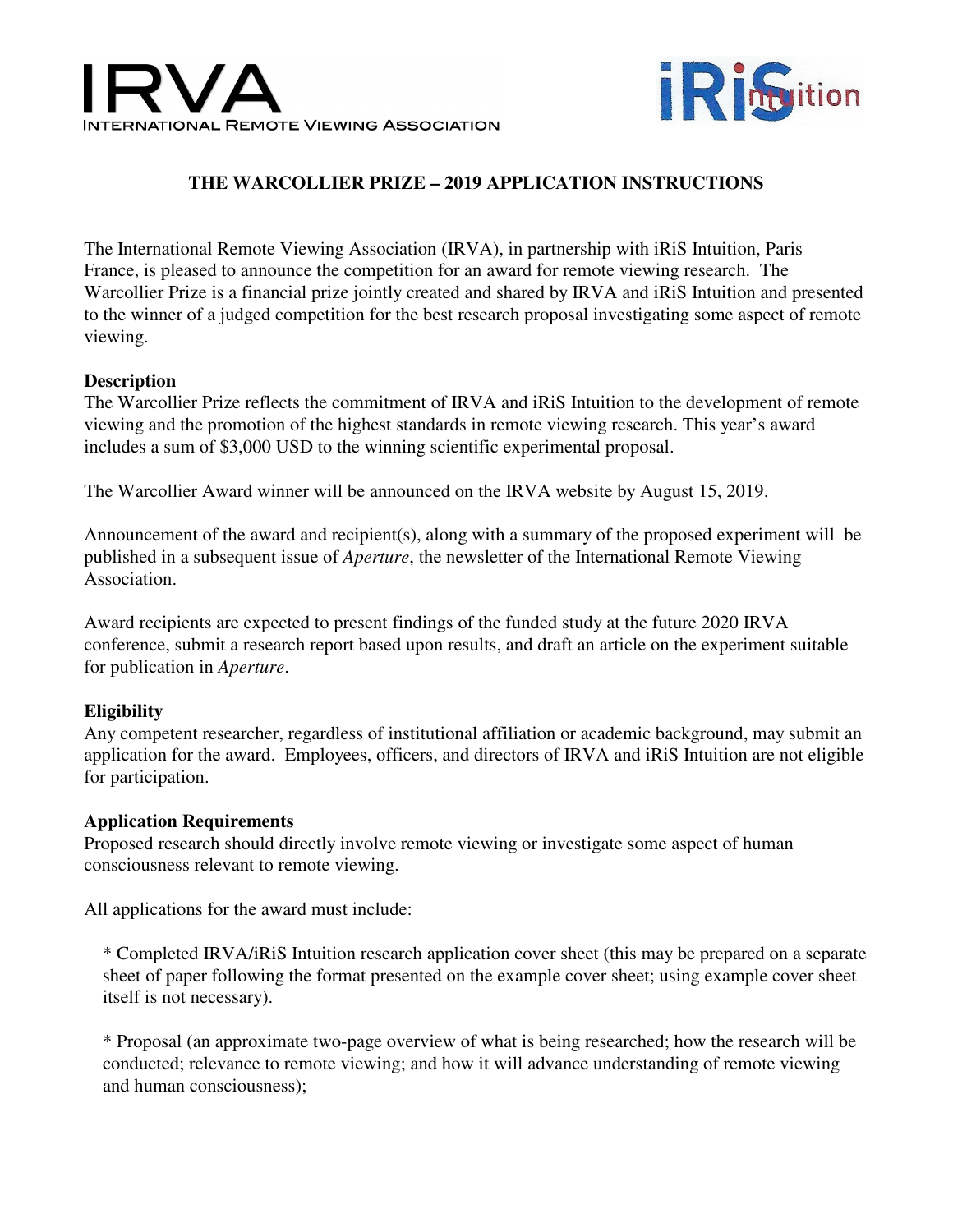\* Experimental design document, to include blinding, statistical, randomization, analysis, and other relevant protocols; research participant pool and selection procedures; and time line for experiment execution, and milestones;

\* Contact information and biographical sketch on the principal investigator(s); **(NOTE: Submissions must be anonymized for judging, so please do not include any identifying information on subsequent pages, to include headers or footers.)** 

\* A sample participant consent form suitable for experimentation on human subjects for review by IRVA's Institutional Review Board **if applicable**;

\* An itemized budget showing anticipated expenses, with a list of additional sources and amounts of funding if budget exceeds award;

\* The entire application package, consisting of application cover sheet, proposal, experimental design, contact and biographical information, consent form and budget, must not exceed 15 pages. *Applications exceeding 15 pages in length will NOT be considered.*

## **Application Submission**

Proposals must be submitted by email and in PDF format to irvasubmissions@gmail.com no later than midnight, Pacific Daylight Time, July 15, 2019. Those that arrive after the closing date, or which do not fulfill the required criteria, may not be considered.

Applicants will be notified as to the judges' decision regarding their proposal as soon as possible after the closing date. The funds awarded will be available for research no later than within two weeks after winner announcement.

In the event no entry is deemed suitable, the award may not be presented.

## **Evaluation Criteria**

Judging will be by a panel of research evaluators selected by IRVA and iRiS Intuition. Evaluators will score each application on a scale of 1 to 5, in each of the following six areas for a possible total of 30 points:

\* *Relevance (from (1) not relevant to (5) very relevant).* 

Applicant will make a compelling case for why the research project is relevant to the field of remote viewing.

- \* *Potential to advance the field (rated from (1) little potential to (5) significant potential).* Applicant will make a compelling case for why the research project will advance understanding of remote viewing and human consciousness illustrating the contribution that the new study would provide.
- \* *Understanding of prior research (rated from (1) poor to (5) excellent).* Applicant will provide an organized, focused review of relevant prior research on which the